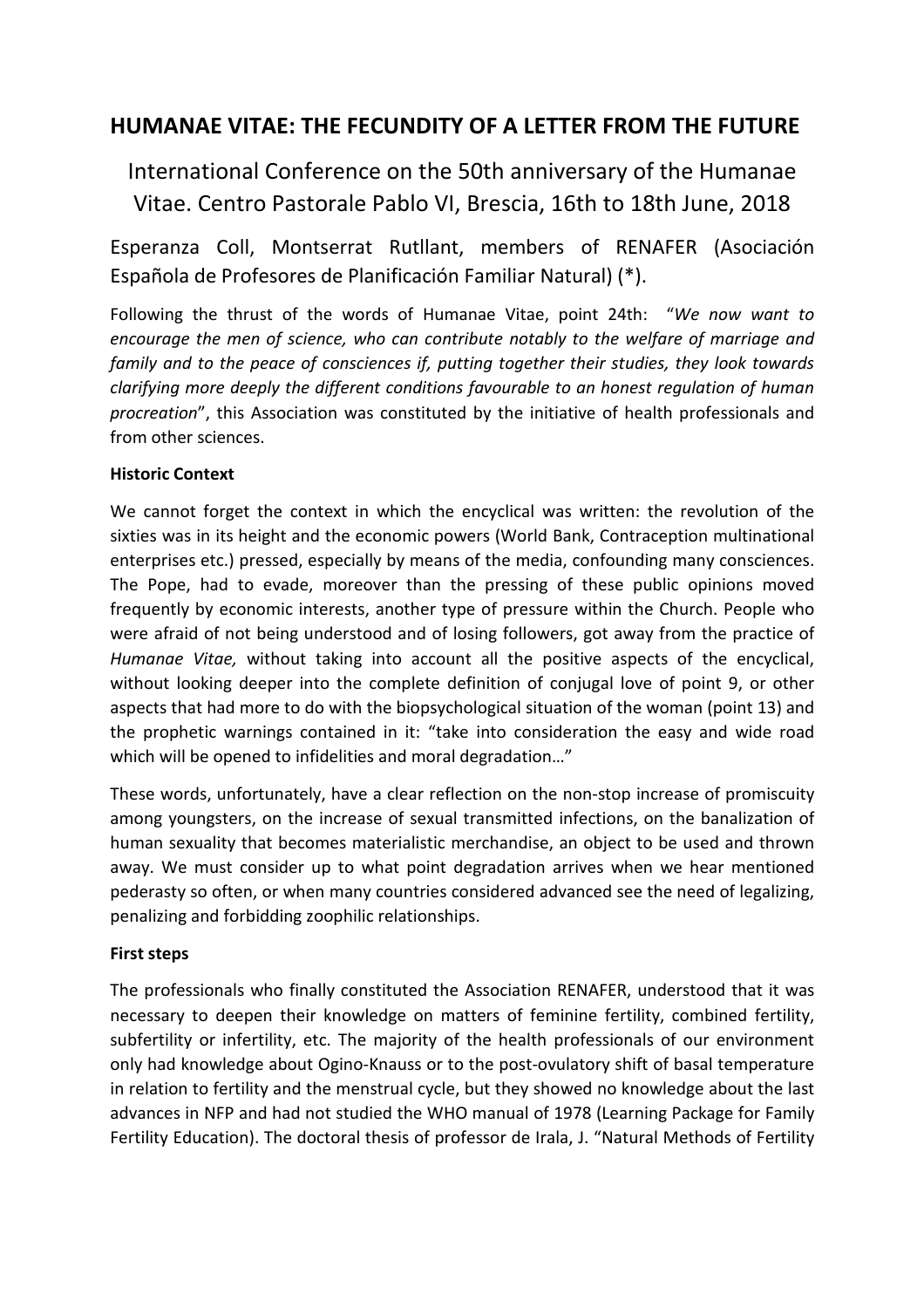Regulation: knowledge, attitudes and practices of medical doctors" (Pamplona, December, 1990) showed the evidence of this lack of knowledge.

Following the example of European and North American groups that worked in the protocolled study of methods of NFP and their practical application, small meetings of medical doctors were started and in them the works of Dr. J. Rötzer, Drs. J. and E. Billings and Prof. E. Ödeblad etc. were shown. They were also encouraged to prove the reliability of these studies in the practice of their own profession.

The first contacts with foreign experts (Drs. J. and E. Billings, Dr. C. Lanctot president of the FIDAF, Dra. Capella from the Policlínico Gemelli and Dr. Anne Flynn) took place in 1984 in the Congress on responsible procreation organized by the Vatican in Rome, in 1986 in the 9th Congrès International de la Famille de París and in 1989 in la Scientific Conference during the International Congress celebrated in Madrid, where we met Prof. E. Ödeblad.

Starting in 1987, WOOMB International, authorized Dra. Montserrat Rutllant, President and founder of de RENAFER, to create teaching centres and to accredit new teachers of the Billings Ovulation Method.

Dra. Helvia Temprano, member and founder of RENAFER, published in 1990 her doctoral thesis "Study of the biophysical parameters of the cervical human mucus and investigation of its crystallization with optic and electronic microscopy. Influence of the inductors of ovulation".

#### **Introduction in the Universities**

From its beginning, and looking into the field of the health professionals, we have organized courses, informative sessions, free choice subjects and workshops in universities (U. de Navarra, U. Autónoma de Barcelona, UCAM (Murcia), U. Internacional de Catalunya) Nurse schools (Escuela Universitaria de Enfermería de Bellvitge, E. de Enfermería de la UNAV, E. de Enfermería de S. Juan de Dios de Barcelona, E. de Enfermería de la Universitat Internacional de Catalunya), as well as conferences in schools of medical doctors, academies of medical sciences, etc.

#### **International projection**

During the past 30 years, RENAFER has also promoted and organized International Symposiums in different Spanish cities (Barcelona, La Coruña, Málaga, Madrid, Tenerife, Bilbao). Experts in NFP met in those events. They were members of organizations involved in teaching and investigation on Symptothermal Methods, as well as those who are focalized in cervical secretion.

Members of RENAFER have also cooperated in the organization and have presented papers in International Congresses which were celebrated in other European cities (Congress in Milan 2000, Congress in Kaunas, Lithuania 2004, and Congress in Milan 2015)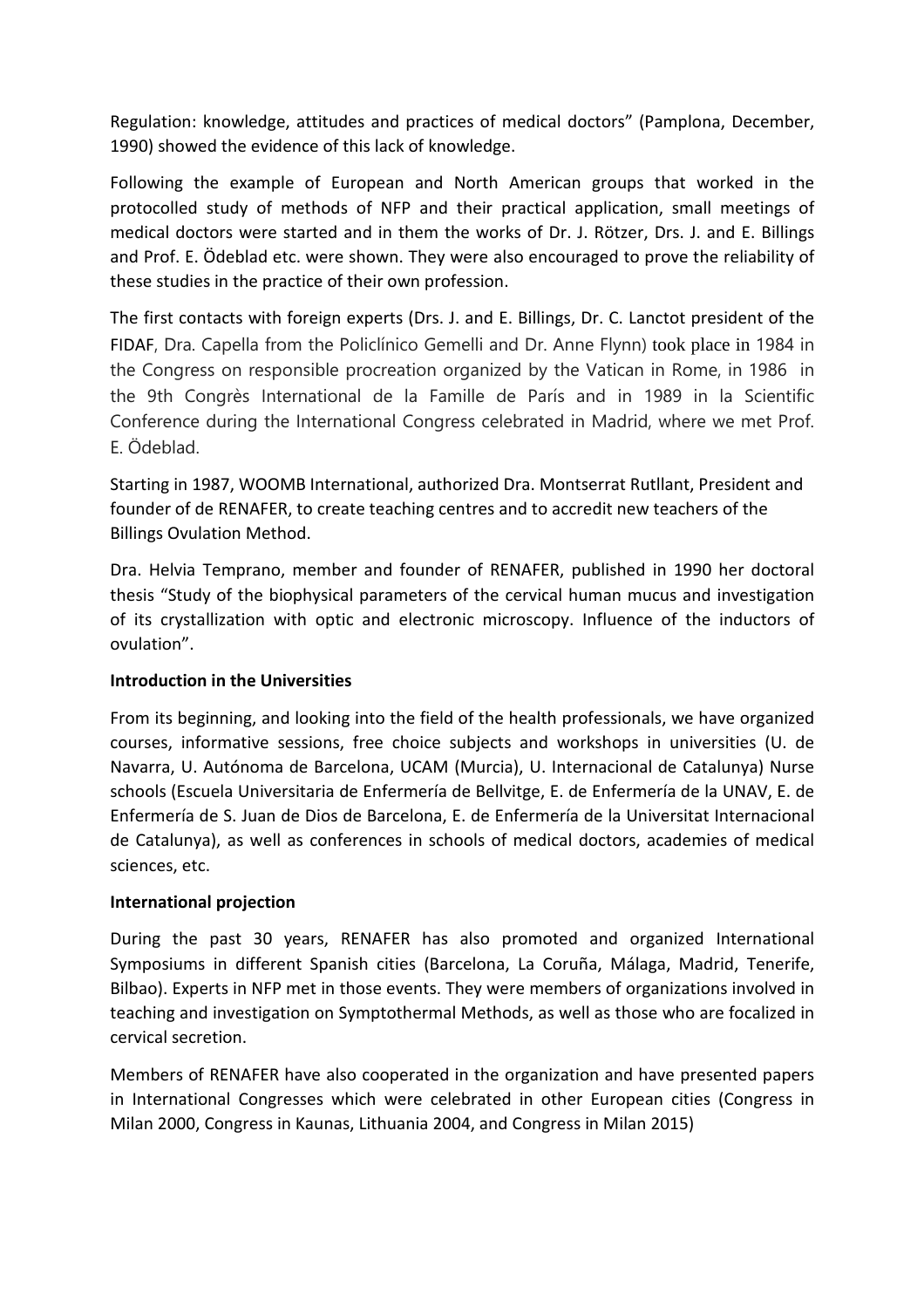Since the constitution of IEEF (European Institute of Family Education), RENAFER has been one of its members, and has been present continuously in its Board. It was also represented in the previous FIDAF.

### **Doctoral theses**

Several doctoral theses have emerged from the experience in working in NFP, both related with the scientific point of view and its anthropological aspect:

Menárguez, M. "Morphological characterization of the different types of cervical mucus with light microscopy and electronic sweep microscopy", 1998. This investigation appeared as the front page of one of the publications of *Nature.*

Medialdea, C. "Biophysical, biochemical and microscopic parameters to facilitate the knowledge of fertility. Valencia 2004.

Ferreira,  $M^a$ .C. "The adequate anthropology as basis of the natural methods of fertility awareness". Masters in Marriage and Family Sciences, Pontificio Instituto "Juan Pablo II", Castellón, 2007.

Valdés, M.I. "Application of the knowledge of human fertility in searching pregnancy: results in the clinical field". Universidad Rey Juan Carlos de Madrid, 2012.

Fernández, Y.: at the present completing the doctoral thesis "Enzymes in the cervical mucus as pre-ovulatory parameters", U.A.B Universidad Autónoma de Barcelona.

## **Teaching**

After the training of the first health professionals, the teaching of NFP has spread in different communities of Spain.

Some of these professionals, members of RENAFER impelled the teaching of NFP in different countries such as Cuba, Portugal, Argentina and Lithuania.

Part of the teaching is focused on pre-marriage courses and on married couples interested in its practical application. The teaching is held in presence, and recently it has been introduced as a pilot on-line teaching course.

In a recent work Prof. J. De Irala writes:

*Now a day, many persons have learned to recognize their fertility and are users of the modern methods of NFP. They manage autonomously, and without cost, their fertility. They are free of the side effects of artificial contraception whose grave effects have been studied and published, among others, with scientific quality in the well-known magazines JAMA Psychiatry (1) And American Journal of Psychiatry (2) and they live their sexuality without the interference of health professionals. NFP favours communication between the couple in order to live their sexuality in a real full manner, in order to adapt their sexuality and share in a better way the decision of avoiding, spacing or favouring a pregnancy. Recognising fertility in NFP requires an educational process of women's and men's empowering in order to reach a better knowledge and care of their fertility, even favouring the efficient diagnosis of health problems, if they appear. NFP is also an efficient and valid alternative in the search of pregnancy, in cases of sub-fertility. So, we might say that HV is really an encyclical that*